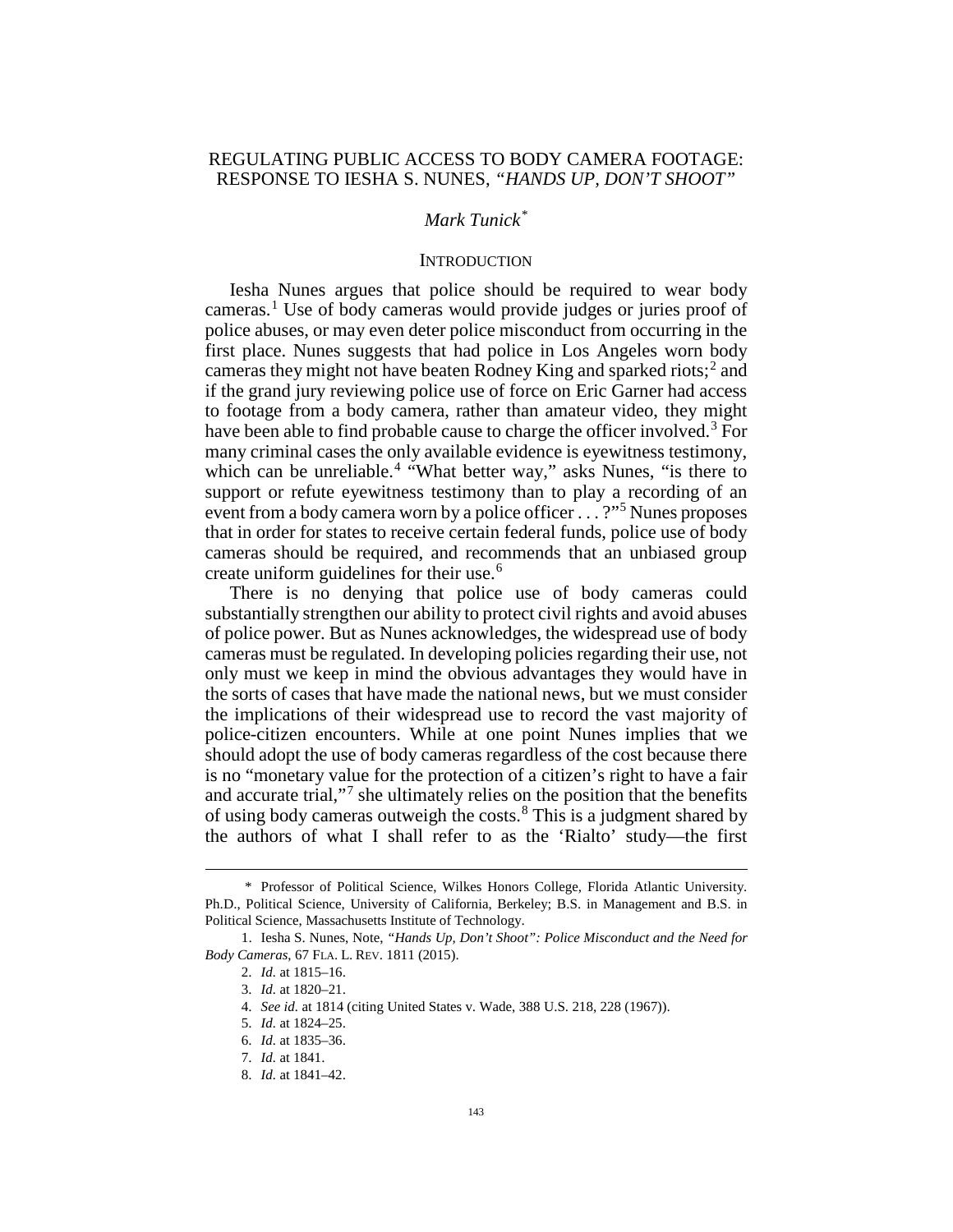<span id="page-1-1"></span><span id="page-1-0"></span>controlled study of the effect of body-worn cameras, the results of which were published in 2015.<sup>[9](#page-1-2)</sup> They estimate the dollar benefit-cost ratio of using these cameras to be  $4:1.^{10}$  $4:1.^{10}$  $4:1.^{10}$  The main benefit of requiring police to use body cameras is improved conduct on the part of police and citizens, because they will know they are being observed. Nunes refers to U.K. studies purporting to show that public order offenses decreased because the public knew that officers were wearing body cameras.<sup>[11](#page-1-4)</sup> She also refers to a *New York Times* story that reports that the Rialto study found an 88% decline in complaints filed against officers after twelve months of a pilot program in which body cameras were worn.<sup>[12](#page-1-5)</sup>

While I agree with Nunes that having police wear body cameras could do tremendous good, I will emphasize the potential limitations of body cameras and the threats they pose to privacy, particularly in the United States where courts have been reluctant to recognize reasonable expectations of privacy in public places. The concerns I raise are difficult to quantify as a cost that could be inputted into a cost-benefit analysis, but they still should be taken into account as governments develop policies for the use of body cameras.

#### <span id="page-1-7"></span>I. ARE BODY CAMERAS RELIABLE?

Advocates of police body cameras assume they are reliable and provide objectively true accounts of what took place in police-public encounters that will prove invaluable in protecting civil rights and thereby provide benefits that outweigh the cost to privacy. Nunes notes that advanced cameras have a wide-angle lens, implying that they will capture an entire scene and not just perspectives that support a police officer's version of what took place.<sup>[13](#page-1-6)</sup> Nunes states, "[t]he camera only records

<span id="page-1-2"></span> <sup>9.</sup> Barak Ariel, William Farrar & Alex Sutherland, *The Effect of Police Body-Worn Cameras on Use of Force and Citizens' Complaints Against the Police: A Randomized Controlled Trial*, 31 J. QUANTITATIVE CRIMINOLOGY 509 (2015).

<span id="page-1-3"></span><sup>10.</sup> Ariel, Farrar & Sutherland, *supra* not[e 9,](#page-1-0) at 528. The authors, one of whom was Chief of the Rialto police department, studied 988 shifts over one year involving fifty-four police officers in Rialto, California. Roughly half the shifts were required to wear body cameras and the other half—the control—did not wear cameras. The authors found that there were fewer citizen complaints during the year (three, as opposed to twenty-four in a prior year—although two of the three were lodged against officers wearing cameras) and fewer use of force incidents (twenty-five versus fifty-four in a prior year, seventeen of which involved 'no-camera' officers and eight of which involved 'body camera' officers). *See id.* at 524.

<span id="page-1-4"></span><sup>11.</sup> *See* Nunes, *supra* not[e 1,](#page-0-9) at 1830; *cf.* Paul Drover & Barak Ariel, *Leading an Experiment in Police Body-Worn Video Cameras*, 25 INT'L CRIM. JUST. REV. 80, 89 (2015) (noting a number of instances during a study of body-camera use by police in Wolverhampton, England in which members of the public became less aggressive and resistant when told they were being recorded).

<sup>12.</sup> Nunes, *supra* not[e 1,](#page-0-9) at 1832 & n.186; *see also supra* not[e 10.](#page-1-1)

<span id="page-1-6"></span><span id="page-1-5"></span><sup>13.</sup> *See* Nunes, *supra* note [1,](#page-0-9) at 1831 (citing TASER Int'l, *TASER AXON Body Camera Comparison*, YOUTUBE (Aug. 1, 2013), https:///www.youtube.com/watch?v=xBx09u2DqXo).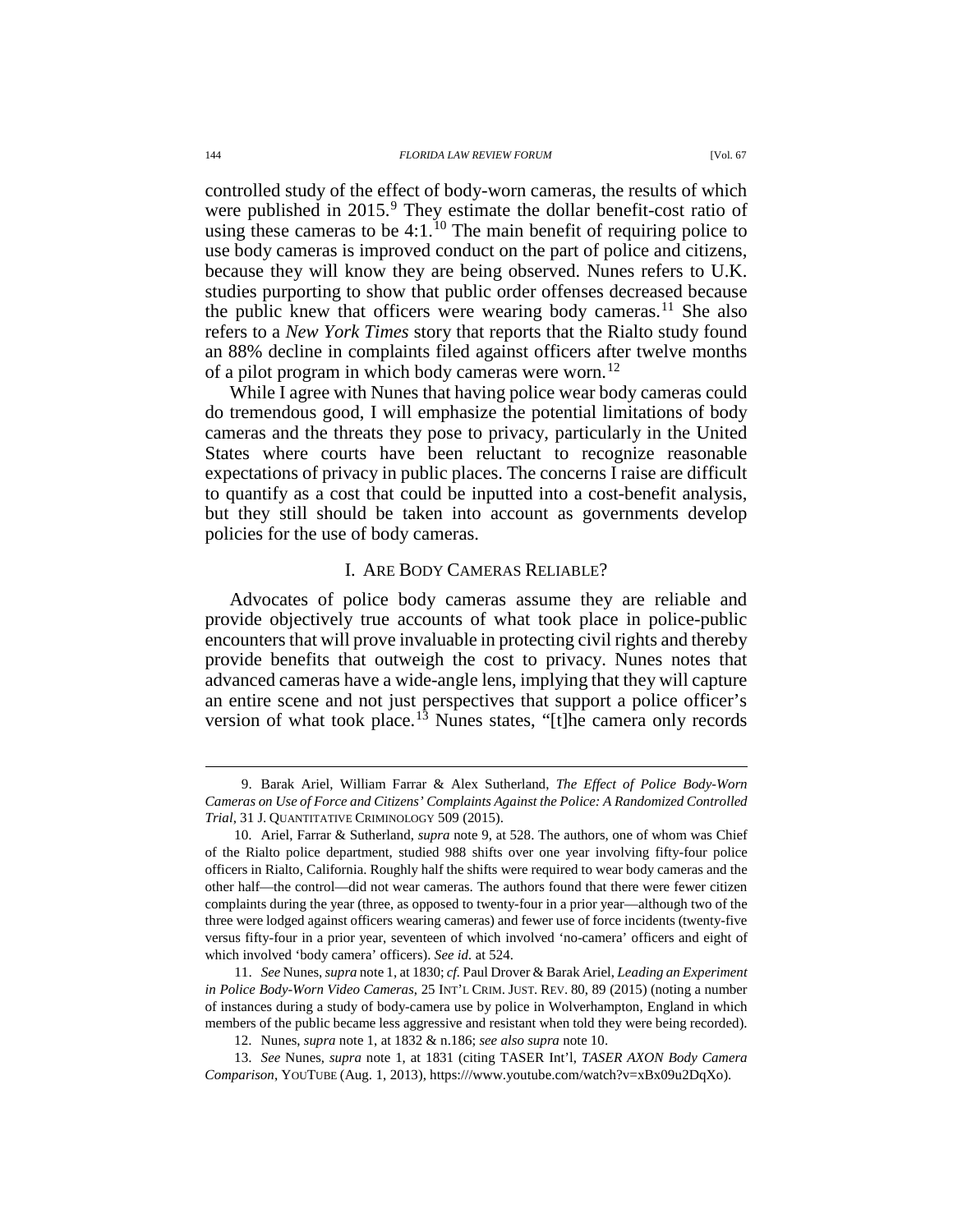and reports what happened."[14](#page-2-0) Others who are excited by the potentials of police use of body cameras similarly regard the camera as objective— "a neutral third eye."[15](#page-2-1) Students of film know that directors who control where the camera points can manipulate their audience in subtle ways, though this ability is reduced to a significant degree if the camera angle is wide enough.<sup>[16](#page-2-2)</sup> Still, camera manipulation is a concern that contributed to two Miami-Dade city commissioners disapproving the adoption of body cameras by police on the basis that there might be disputes about 'camera angles.<sup>'[17](#page-2-3)</sup> A more obvious way a police officer can manipulate what is seen is by covering the lens or turning off the camera when approaching an encounter that the officer anticipates might escalate and lead to the use of force.<sup>[18](#page-2-4)</sup> It would of course look suspicious if officers frequently turned off their cameras or obstructed the lenses. But use-offorce encounters—defined in the Rialto study as physical force greater than 'compliance holds', including use of OC spray, baton, Taser, or firearm, or a canine bite<sup>19</sup>—are relatively rare. In the three years prior to the Rialto experiment there were just sixty-five use of force encounters per year by the Rialto police, or a rate of 1.46 per 1000 contacts; during the one year experiment there were just twenty-five.<sup>[20](#page-2-6)</sup> If Rialto's experiences are typical, then given the relative rarity of these incidents, it might not be difficult for police to ensure the camera is off when they anticipate an incident, and explain it away as an oversight.

We could largely avoid this concern by ensuring that the cameras are not manipulated and are always on when police are 'active' (for example, responding to a call, investigating an incident, encountering a member of the public). The architecture of the surveillance system might be modified so that officers had no ability to turn the camera off when active. Or it may be that there would be other incentives to ensure that the cameras were not manipulated. The assumption that the camera is objective and captures the most reliable evidence is likely to lead a jury or judge to have nearly absolute faith in the credibility of video evidence and be reluctant to challenge it. This is a concern similar to one raised by use of DNA

 <sup>14.</sup> *Id.* at 1833.

<sup>15.</sup> Ariel, Farrar & Sutherland, *supra* note [9,](#page-1-0) at 517.

<span id="page-2-2"></span><span id="page-2-1"></span><span id="page-2-0"></span><sup>16.</sup> *See* Gabe Moura, *SHOT SIZES: Telling What They See*, ELEMENTS OF CINEMA (June 3, 2014), http://www.elementsofcinema.com/cinematography/framing-shot-sizes/ ("[F]ilmaker[s] direct[] what the public sees and how.").

<span id="page-2-3"></span><sup>17.</sup> *See* Douglas Hanks, *Miami-Dade OKs Up to \$5 Million for Police Body Cameras*, MIAMI HERALD (June 2, 2015), http://www.miamiherald.com/news/local/community/miamidade/article22957272.html.

<span id="page-2-6"></span><span id="page-2-5"></span><span id="page-2-4"></span><sup>18.</sup> *Cf.* Ariel, Farrar & Sutherland, *supra* note [9,](#page-1-0) at 517 (body cameras "can almost guarantee apprehension for socially undesirable behavior, *if* that behavior is recorded" (emphasis added)).

<sup>19.</sup> Ariel, Farrar & Sutherland, *supra* note [9,](#page-1-0) at 521.

<sup>20.</sup> *Id.* at 523.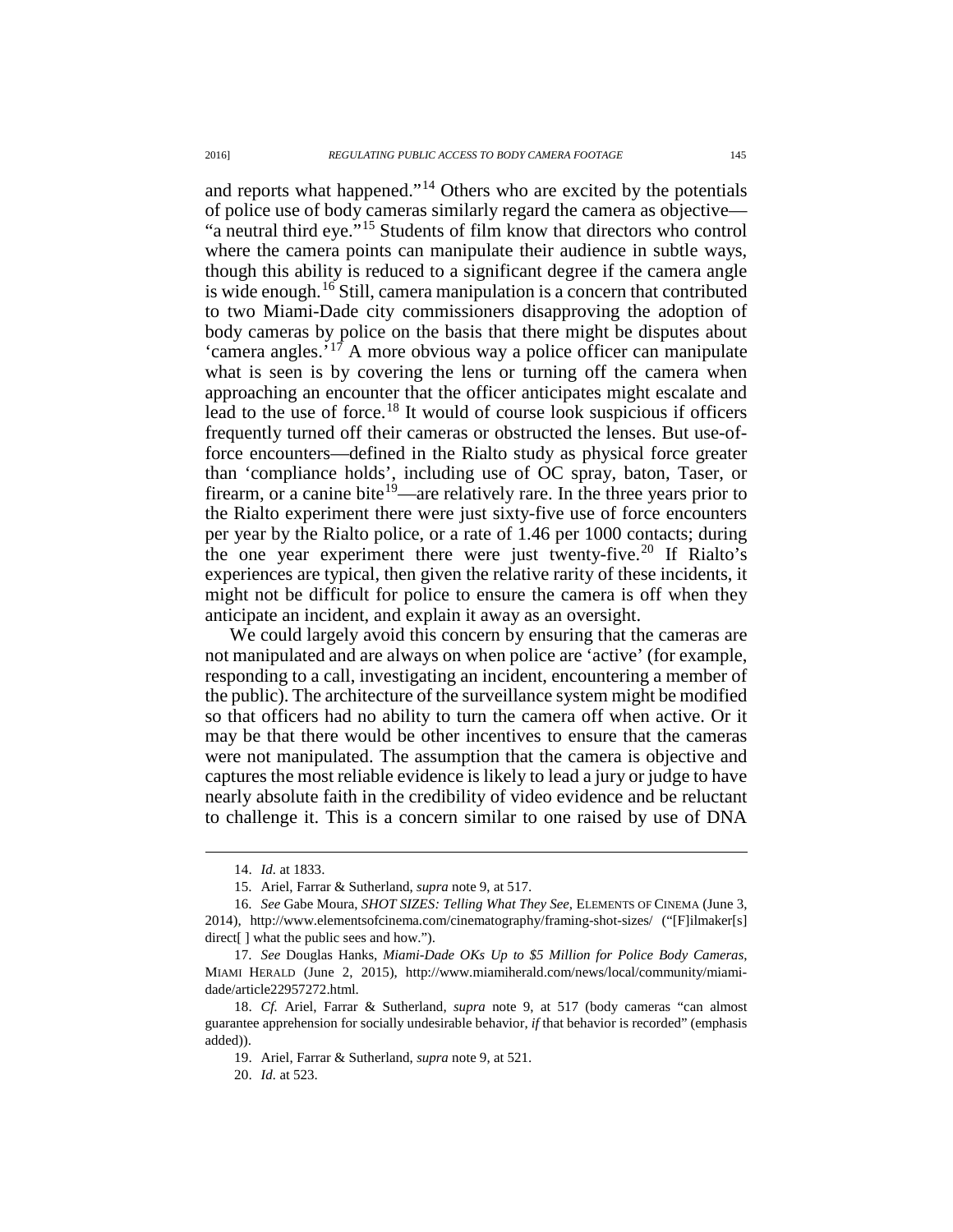evidence: the public has such faith in science that there may be an air of "mystic infallibility" to lab techniques, and juries will take for granted that DNA evidence is reliable even if it is not.<sup>[21](#page-3-0)</sup> The appeal of objective video evidence may be so great that officers' testimony might be discredited if they failed to record their encounter with the public;<sup>[22](#page-3-1)</sup> and juries may be reluctant to convict if there is no video recording of an arrest and its surrounding circumstances. If police officers care about conviction rates, this would be a powerful incentive for them to ensure that the body camera is on. But this pressure to always record all policepublic encounters would only exacerbate legitimate privacy concerns.

### <span id="page-3-4"></span>II. PRIVACY AND THE NEED TO REGULATE PUBLIC ACCESS

Crime would certainly decrease if video cameras monitored every conceivable location where a crime might take place. But placing cameras everywhere, including inside peoples' homes and workplaces, would be an unacceptable breach of privacy and not worth the potential benefit. Even if we accepted the highly questionable proposition that only criminals and not innocent people with nothing to hide can rationally object to having their activities exposed *to the police*, individuals who are not engaged in infamous criminal activity can have a legitimate interest in not having recordings of their activities potentially be in the public record and readily accessible *to everyone*. Even those who committed a minor offense in the past can have an interest in not having information about that offense archived and searchable for the rest of their lives.<sup>[23](#page-3-2)</sup> In fact, the Court of Justice of the European Union ruled that individuals may have a right to have this information deleted from search engine results.<sup>[24](#page-3-3)</sup> The costs to privacy of the police use of body cameras will depend crucially on the extent to which access to the footage is available to the public and news media, and in particular, whether it could be broadcast by a media outlet or uploaded to the Internet and indexed so that it became readily accessible by using a search engine.

Florida Statute § 119.071(2)(1)(2) exempts body camera recordings from public record status if taken in the interior of private residences or in health care and similar facilities or "in a place that a reasonable person

<span id="page-3-0"></span> <sup>21.</sup> Erin Murphy, *The New Forensics: Criminal Justice, False Certainty, and the Second Generation of Scientific Evidence*, 95 CAL. L. REV. 721, 769 (2007).

<span id="page-3-1"></span><sup>22.</sup> *Cf.* Ariel, Farrar & Sutherland, *supra* note [9,](#page-1-0) at 529; Drover & Ariel, *supra* note [11,](#page-1-7) at 85 (noting the concern that body camera footage would "devalue the evidential weight of an officer's statement").

<span id="page-3-2"></span><sup>23.</sup> For discussion, see MARK TUNICK,BALANCING PRIVACY AND FREE SPEECH: UNWANTED ATTENTION IN THE AGE OF SOCIAL MEDIA 33–37, 195–97 (NY: Routledge, 2015); Mark Tunick, *Privacy and Punishment*, 39 SOC. THEORY & PRAC. 643–68 (2013).

<span id="page-3-3"></span><sup>24.</sup> Case C-131/12, Google Inc. v. Agencia Española de Protección de Datos, 2014 E.C.R. para. 100.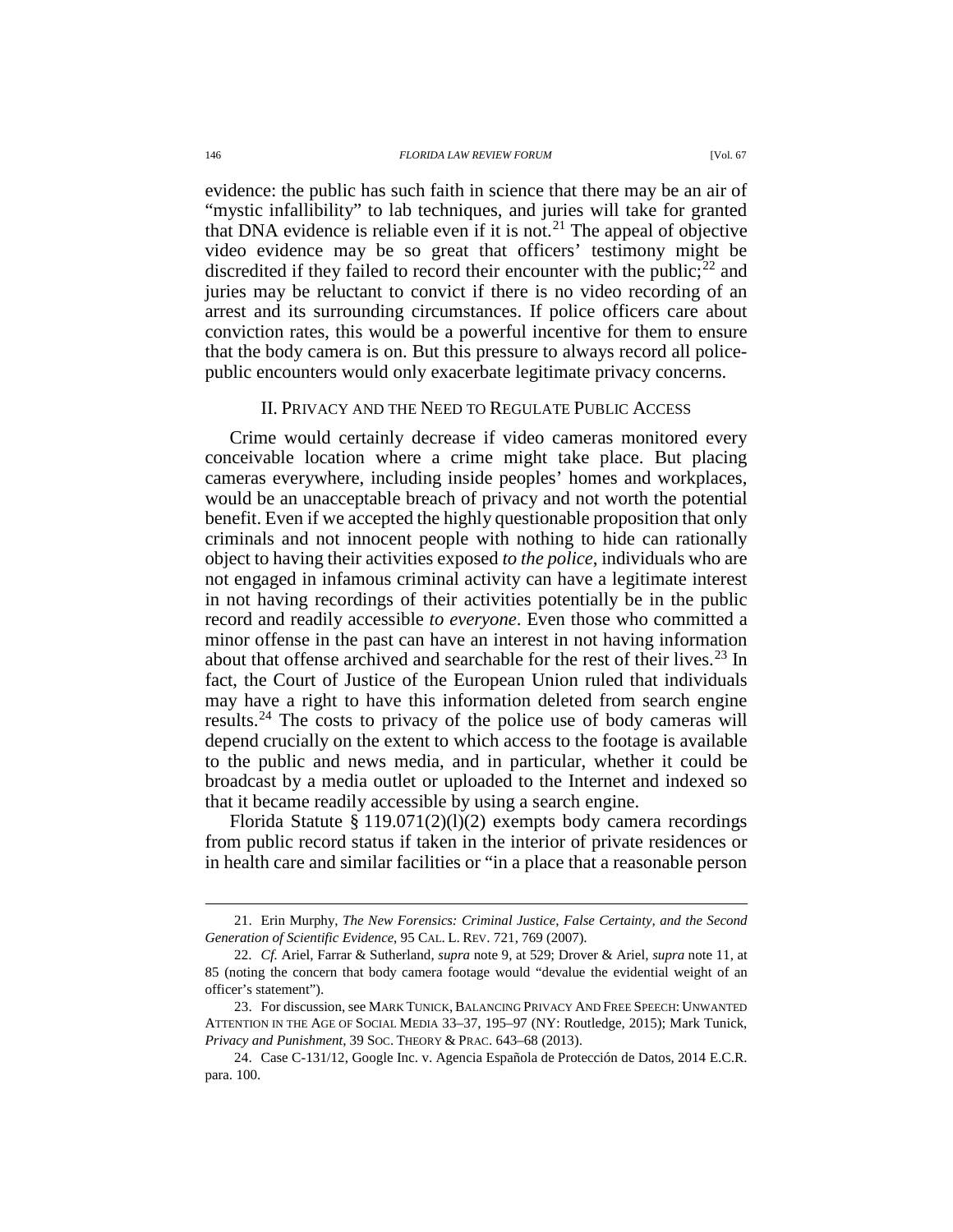would expect to be private."<sup>[25](#page-4-0)</sup> If police record an individual in a public place, then the recording may not be exempt, and conceivably could be disclosed.<sup>[26](#page-4-1)</sup> Not only is Nunes not concerned about this possibility; she is concerned that the exemptions to public record status that the statute does create are too restrictive: "[a] large number of police encounters probably occur within these locations, which makes a great many recordings unavailable to the public. This practice defeats the point of using the technology. The recordings must be accessible in order for the positive effects of body cameras to be seen."[27](#page-4-2) Nunes is also critical of the statute's requirement that agencies retain recordings for just ninety days<sup>[28](#page-4-3)</sup>: "three short months . . . is hardly enough time for the public to properly access and review recordings";<sup>[29](#page-4-4)</sup> "[i]t is hard to trust a system that makes it difficult for a party to view evidence that she has a right to view."[30](#page-4-5) While Nunes does add that courts should "carefully take the privacy rights of civilians into account,"<sup>[31](#page-4-6)</sup> she dismisses concerns about the potential misuse of video recordings as "negligible."[32](#page-4-7) But given privacy law precedents in the United States, it is doubtful that courts will carefully take privacy into account, particularly when the police record an encounter that occurs in a public place.

Courts in the United States have generally held, both in search and seizure as well as privacy tort cases, that a reasonable person could *not* expect privacy in a public place.<sup>[33](#page-4-8)</sup> In addition, information concerning an individual's arrest—mistaken or not—is regarded as a public fact,

 <sup>25.</sup> FLA. STAT. § 119.071(2)(l)(2) (2015).

<span id="page-4-1"></span><span id="page-4-0"></span><sup>26.</sup> FLA. STAT. § 119.071(2)(l)(4) (2015) says a body camera recording "shall be disclosed . . . [t]o a person recorded by a body camera" or their "personal representative," or to a person who resides in a place depicted in a recording (but only those portions that record the interior of that place), or pursuant to a court order. This might plausibly be interpreted not to bar other disclosures, but to stipulate only when law enforcement is required to disclose, or to apply only to footage deemed exempt from sunshine laws by  $\S 119.071(2)(l)(2)$  so that it is inapplicable to all other footage. Moreover, FLA. STAT. § 119.071(2)(l)(4)(d)(I)(H) (2015) gives a judge discretion in deciding whether to order disclosure to consider whether "there is good cause to disclose." If a judge believed dissemination of information about a public fact was a good reason, disclosure might be authorized.

<sup>27.</sup> Nunes, *supra* not[e 1,](#page-0-9) at 1838.

<sup>28.</sup> FLA. STAT. § 119.071(2)(l)(5) (2015).

<sup>29.</sup> Nunes, *supra* not[e 1,](#page-0-9) at 1838.

<sup>30.</sup> *Id.* at 1837.

<sup>31.</sup> *Id.* at 1838.

<sup>32.</sup> *Id.* at 1840.

<span id="page-4-8"></span><span id="page-4-7"></span><span id="page-4-6"></span><span id="page-4-5"></span><span id="page-4-4"></span><span id="page-4-3"></span><span id="page-4-2"></span><sup>33.</sup> *See, e.g.*, United States v. Knotts, 460 U.S. 276, 285 (1983); United States v. Vazquez, 31 F. Supp. 2d 85, 92 (D. Conn. 1998); McNamara v. Freedom Newspapers, Inc., 802 S.W. 2d 901, 903 (Tex. App. 1991); *see also* Tunick, BALANCING PRIVACY AND FREE SPEECH, *supra* note [23,](#page-3-4) at 62–89 (discussing privacy tort law); Mark Tunick, *Privacy in Public Places: Do GPS and Video Surveillance Provide Plain Views?*, 35 SOC. THEORY & PRAC. 597 (2009) (discussing Fourth Amendment law).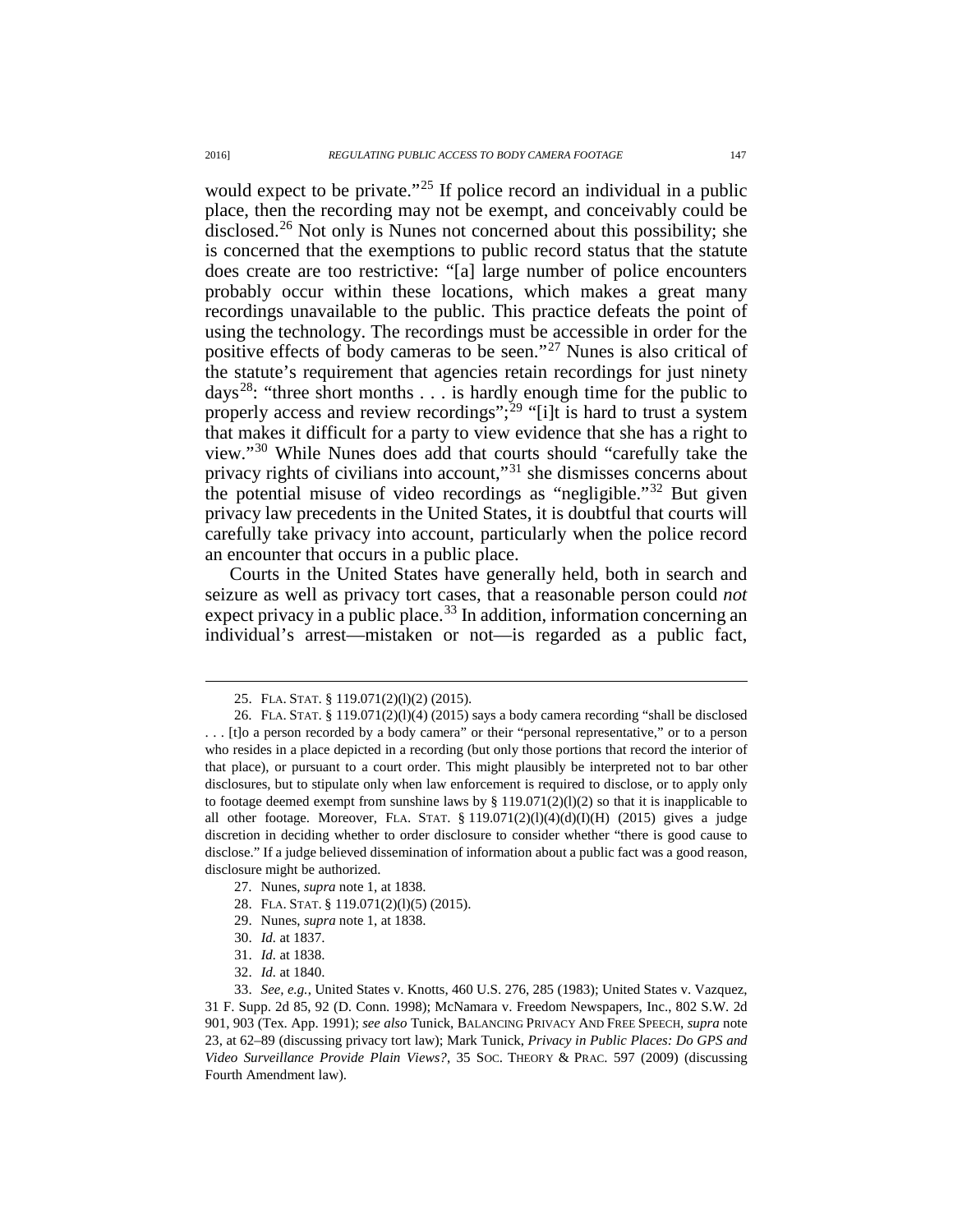dissemination of which cannot generally be restricted.<sup>[34](#page-5-0)</sup> In one Ohio case, the police conducted a drug raid on a bar and mistakenly arrested an individual.<sup>[35](#page-5-1)</sup> The arrest was broadcast multiple times by a local news station and the individual sued for invasion of privacy, but lost.<sup>[36](#page-5-2)</sup> The court held that an arrest is a matter of legitimate public concern and no one can have a reasonable expectation of privacy in a public bar.<sup>[37](#page-5-3)</sup> Another court ruled that broadcasting a "perp walk" does not violate a right to privacy because the broadcast serves to deter crime and educate the public.<sup>[38](#page-5-4)</sup> Given the preference by courts in the United States to regard free speech interests as more weighty than privacy interests, then without policy restrictions that clearly limit access to recordings of police-public encounters there might be little protection against widespread dissemination of information that might unjustly harm reputations.

Reputational interests are not all that is at stake. Someone who records an accident victim in the midst of suffering a trauma saying to a paramedic "I just want to die" and, on the ground that this took place in a public place, shares this video with a local television station that then broadcasts it, sets back the accident victim's interest in dignity.[39](#page-5-5) Some individuals might be so fearful of unwanted attention that they are deterred from reporting a crime in the first place. In the Rialto study, body cameras would not be turned on only in cases where police encountered police informants or there was a case of a sexual assault on a minor.<sup>[40](#page-5-6)</sup> But there are other contexts in which crime victims might want to avoid being put into the public spotlight. $41$ 

Unlike in the United States, in Canada and Europe one can reasonably expect not to have one's image captured and shared even when one is in a public place and is visible to others. A distinction is recognized between my being seen by others in a public place, and my image being captured and widely shared and potentially archived on the Internet where it could be found by search engines and forever define me in the eyes of others. Canada's Supreme Court required a magazine publisher to pay \$2000 in damages after it published a photograph of a seventeen-year-old girl sitting in front of a public building, without her consent, though there was

<span id="page-5-6"></span>40. *See* Ariel, Farrar & Sutherland *supra* note [9,](#page-1-0) at 520. The authors recognize that use of body cameras may deter the reporting of some crimes, but do not pursue this further, while nevertheless concluding that the benefits of body-cameras outweigh the costs. *See id.* at 525.

<span id="page-5-7"></span>41. FLA. STAT. § 119.071(2)(j) protects crime victims from having their identity and some personal information disclosed, but does not specifically pertain to footage from body cameras.

 <sup>34.</sup> *See* Paul v. Davis, 424 U.S. 693, 713 (1976).

<sup>35.</sup> *See* Penwell v. Taft Broad. Co., 469 N.E. 2d 1025, 1027 (Ohio App. 1984)

<sup>36.</sup> *See id.* at 1027.

<sup>37.</sup> *See id.* at 1028.

<sup>38.</sup> *See* Caldarola v. Cty. of Westchester, 343 F.3d 570, 571, 572 (2d Cir. 2003).

<span id="page-5-5"></span><span id="page-5-4"></span><span id="page-5-3"></span><span id="page-5-2"></span><span id="page-5-1"></span><span id="page-5-0"></span><sup>39.</sup> *See* Shulman v. Grp. W Prods., Inc., 955 P.2d 469, 474, 475 (Cal. 1998) (involving a video filmed not by police but by a production company).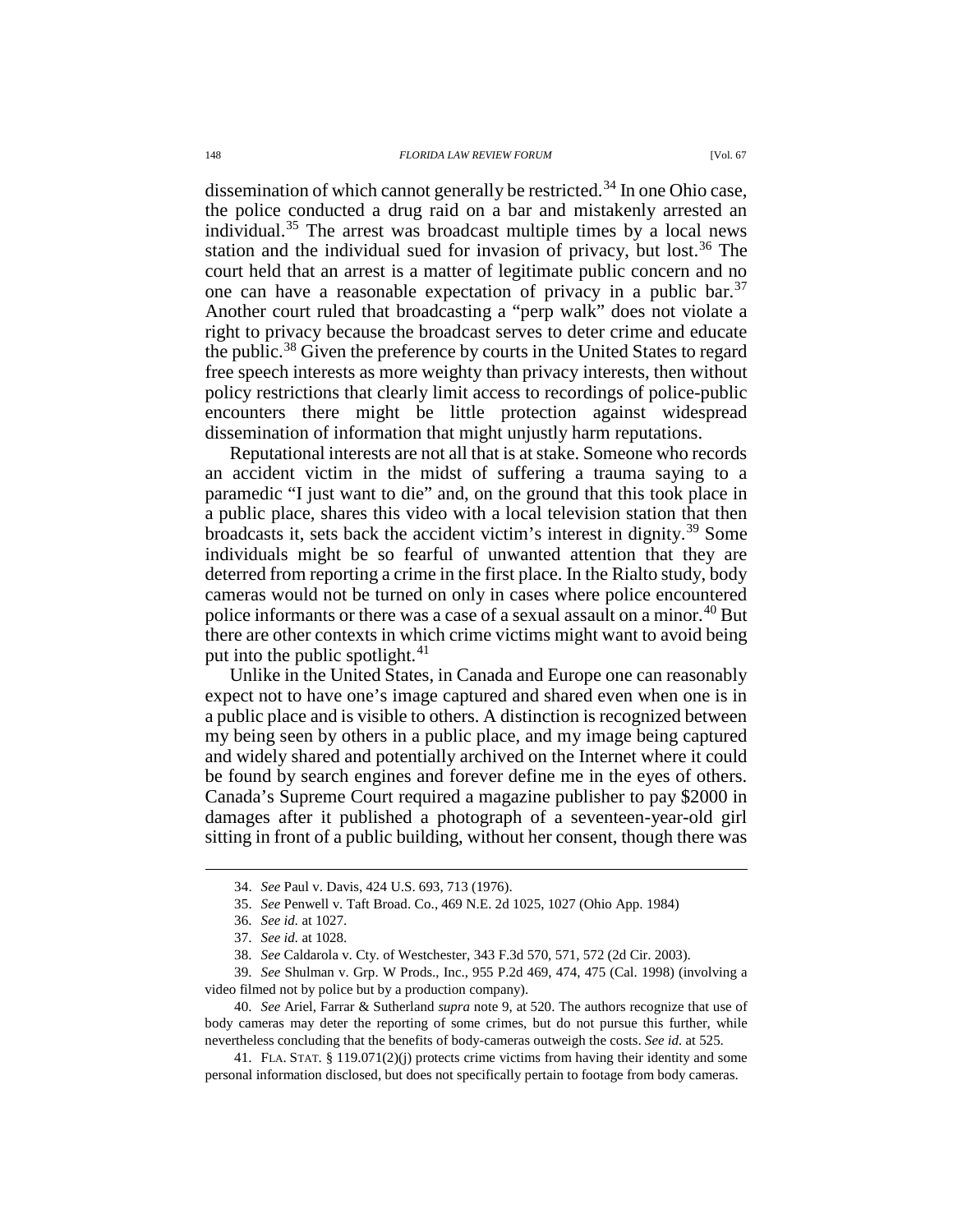nothing defamatory or even uncomplimentary about the photo.<sup>[42](#page-6-0)</sup> The Court reasoned that the photographer stripped the young woman of her human dignity, reducing her to the status of being "a 'spectacle' for others."[43](#page-6-1) In a famous case in England, the European Court of Human Rights ruled that while a man who was attempting suicide on a public road was visible to anyone nearby, this does not make it legitimate for the police to make CCTV surveillance footage of him available to the media for public broadcast: there is a zone of privacy even in public places.<sup>[44](#page-6-2)</sup> So long as courts in the United States fail to recognize that while we cannot reasonably expect to be invisible to others when in a public place, we *can* reasonably expect that our image is not memorialized and made readily accessible to the entire world, clear guidelines for use of police body cameras are needed to protect reputational and dignity interests that might be frustrated by public access to the recordings of encounters with the police.

Another possible consequence of allowing body camera recordings into the public record, apart from the possible threat to a person's reputation or dignity, is that ready access to these recordings might deter positive uses of police discretion. The ultimate objective of law enforcement is to promote public health and safety and not to punish all infractions. Sometimes police use their discretion and avoid conflict by *not* enforcing a law in a particular case. Police might decide not to give someone a traffic ticket or charge them for possession of a small amount of marijuana if in their judgment there would be greater social utility in giving a warning. But if police-public encounters are in the public record, those who do receive a ticket or are charged with possession might have access to records that would show that others similarly situated were treated more favorably. This might lead to equal protection and other challenges, and could deter police from using their discretion. In some contexts and in some jurisdictions that would be welcome as it could deter abuses of police discretion—as would be the case if a predominantly white police force uses racial profiling or strictly enforces the law only on members of historically underrepresented minority groups. A primary justification for using body cameras is precisely to end such abuses.[45](#page-6-3) But there are contexts in which police discretion is beneficial, and positive instances of discretion may be hindered if forced into the sunshine by regulations that require body cameras to be on at all times when police are active.

 <sup>42.</sup> Aubry v. Editions Vice-Versa, Inc., [1998] <sup>1</sup> S.C.R., paras. 40, 41, 74 (Can.).

<span id="page-6-1"></span><span id="page-6-0"></span><sup>43.</sup> *Id.* at para. 69 (quoting J. Ravanas, *La protection des personnes contre la realization et la publication de leur image*, No. 347 at 388–89 (1978)).

<span id="page-6-2"></span><sup>44.</sup> *See* Tunick, BALANCING PRIVACY AND FREE SPEECH, *supra* note [23,](#page-3-4) at 79–80 (discussing Peck v. United Kingdom, 36 Eur. Ct. H.R. 41 (2003)).

<span id="page-6-3"></span><sup>45.</sup> *See* Nunes, *supra* not[e 1,](#page-0-9) at 1811 (discussing the Michael Brown shooting in Ferguson, Missouri).